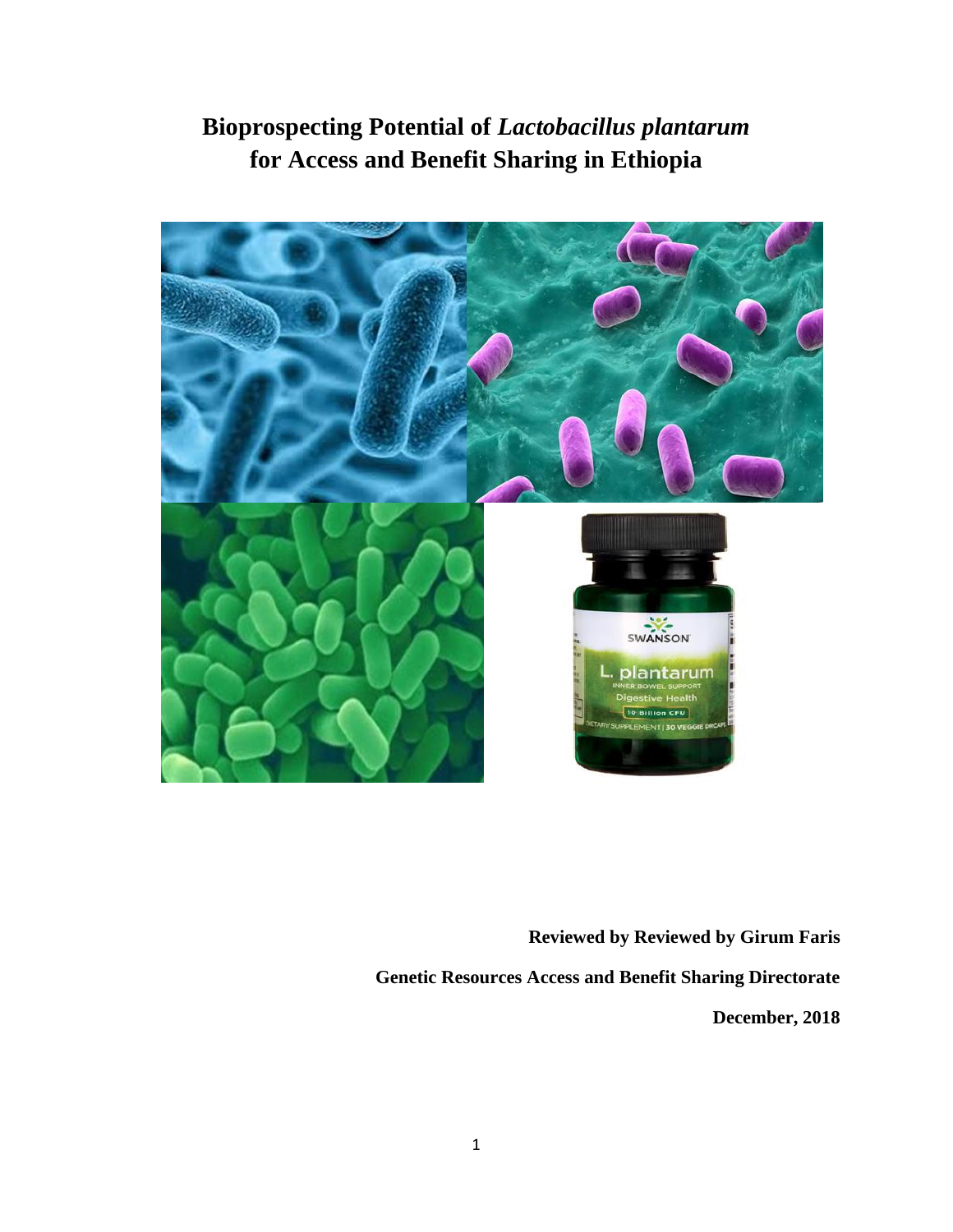## **1. Introduction**

Ethiopia, a country endowed with rich biodiversity and traditional knowledge, promotes bioprospecting activities, which are important in the search for potentially valuable genetic resources and useful biochemical compounds in nature. However, like many other developing countries, the country lacks technical expertise and adequate monetary expenditures to explore the potential biological resources significantly. In order to explore and utilize the biological diversity strategically and wisely for commercial purposes, Ethiopia needs to collaborate with developed nations, local investors and any interested parties in the spheres of pharmaceuticals, cosmetics and other companies.

The Ethiopian Biodiversity Institute (EBI), acting as the National Competent Authority, has structured the Genetic Resources Access and Benefit Sharing Directorate, which plays a pivotal role in the implementation of the Nagoya Protocol on Access and Benefit Sharing of Genetic Resources and Associated Community Knowledge. Furthermore, through legal frameworks of the Proclamation No. 482/2006 and Regulation No. 169/2009 (Access to Genetic Resources and Community Knowledge and Community Rights), Ethiopia has been exercising the implementation of the access and benefit sharing objectives of the Nagoya Protocol, that were emanated from Convention on Biological Diversity (CBD). The Proclamation and Regulation includes a range of issues for example: ownership, user rights, conditions for access, benefit sharing, and types of benefits, powers and responsibilities among others.

The objective of this review is to encourage any bioprospecting Company or interested individuals or groups to work on the genetic resource, *Lactobacillus plantarum* for a variety of industrial food fermentations and antimicrobial property**.**

#### **2.** *Lactobacillus plantarum*

*Lactobacillus plantarum* is a bacterium scientifically classified in the Class [Bacilli](https://en.wikipedia.org/wiki/Bacilli) and Order [Lactobacillales.](https://en.wikipedia.org/wiki/Lactobacillales) It belongs to the Family *[Lactobacillaceae](https://en.wikipedia.org/wiki/Lactobacillaceae)* and Genus *[Lactobacillus](https://en.wikipedia.org/wiki/Lactobacillus). Lactobacillus* is the largest genus of the lactic acid bacteria group, which produces lactic acid as result of carbohydrate fermentation. *Lactobacillus plantarum* (LAB) is one of more than 50 *Lactobacillus* species (da Silva *et al.,* 2014)*.* It is a lactic acid bacterium (LAB) used as starter, adjunctive and/or probiotic culture in the production of many fermented and functional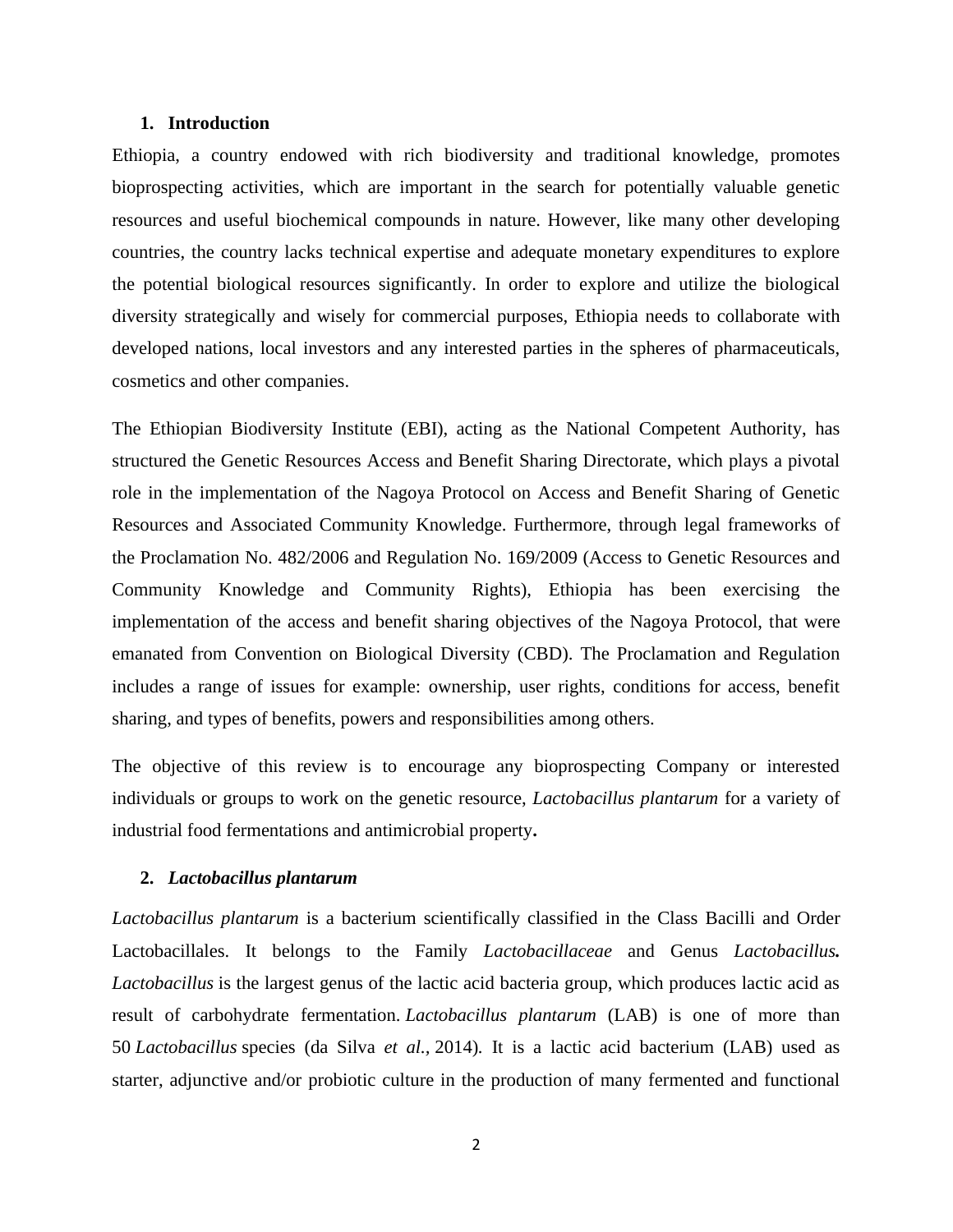foods to improve shelf-life, organoleptic properties and human health (Siezen *et al.,* 2011). It is one of the most versatile species, including several strains with valuable technological skills and recognized probiotic features (Guidone *et al.,* [2014\)](https://www.ncbi.nlm.nih.gov/pmc/articles/PMC4829616/#B22).

Based on their mode of fermentation they can be classified as homo-fermentative, producing mainly lactic acid, and hetero-fermentative, which yield lactic acid as well as a large variety of fermentation products such as acetic acid, ethanol, carbon dioxide and formic acid (Kleerebezem and Hugenholtz, 2003).

# **3. Ecology and Distribution**

*Lactobacillus plantarum* is a widespread member of the genus *Lactobacillus*, commonly found in many fermented food products as well as anaerobic plant matter. They are able to grow in a wide range of temperatures, salt concentrations and pH (Doyle and Meng, 2006).

# **4. Major Benefits of** *Lactobacillus plantarum*

Lactobacilli are widespread microorganisms which are extensively used in the food field both as technological starters in the fermented products and as probiotics due to their strain-specific healthy properties (Altay *et al*., [2013\)](https://www.ncbi.nlm.nih.gov/pmc/articles/PMC4829616/#B4). They contribute primarily to the rapid formation of lactic acid from the available carbon source resulting in acidification of the food raw material, which is a critical parameter in the preservation of these products. Most of *Lactobacillus plantarum*  (LAB) are non-pathogenic and generally recognized as safe microorganisms.

# **4.1. Role in Food Industry**

They are used widely in the industry worldwide in a variety of industrial food fermentations. The high levels of *L. plantarum* in food make it an important strain for the development of [probiotics](https://en.wikipedia.org/wiki/Probiotics) (Nybom *et al.,* 2008), which are defined as live microorganisms. Nowadays, these probiotics represent a key fast growing section of the food industry and are added to a number of products on the market, including yogurts, cheeses, ice creams and other desserts (Granato *et al.,* 2010).

*Lactobacillus plantarum* is commonly found in many cultural fermented food products in different parts of the world. Some of these include sauerkraut, pickles, brined [olives,](https://en.wikipedia.org/wiki/Olives) Korean kimchi, Nigerian [Ogi,](https://en.wikipedia.org/wiki/Ogi_(cereal_ferment)) sourdough, and other fermented plant material, and also some [cheeses,](https://en.wikipedia.org/wiki/Cheese) [fermented sausages,](https://en.wikipedia.org/wiki/Fermented_sausages) and stock fish. This bacterium is commonly used for food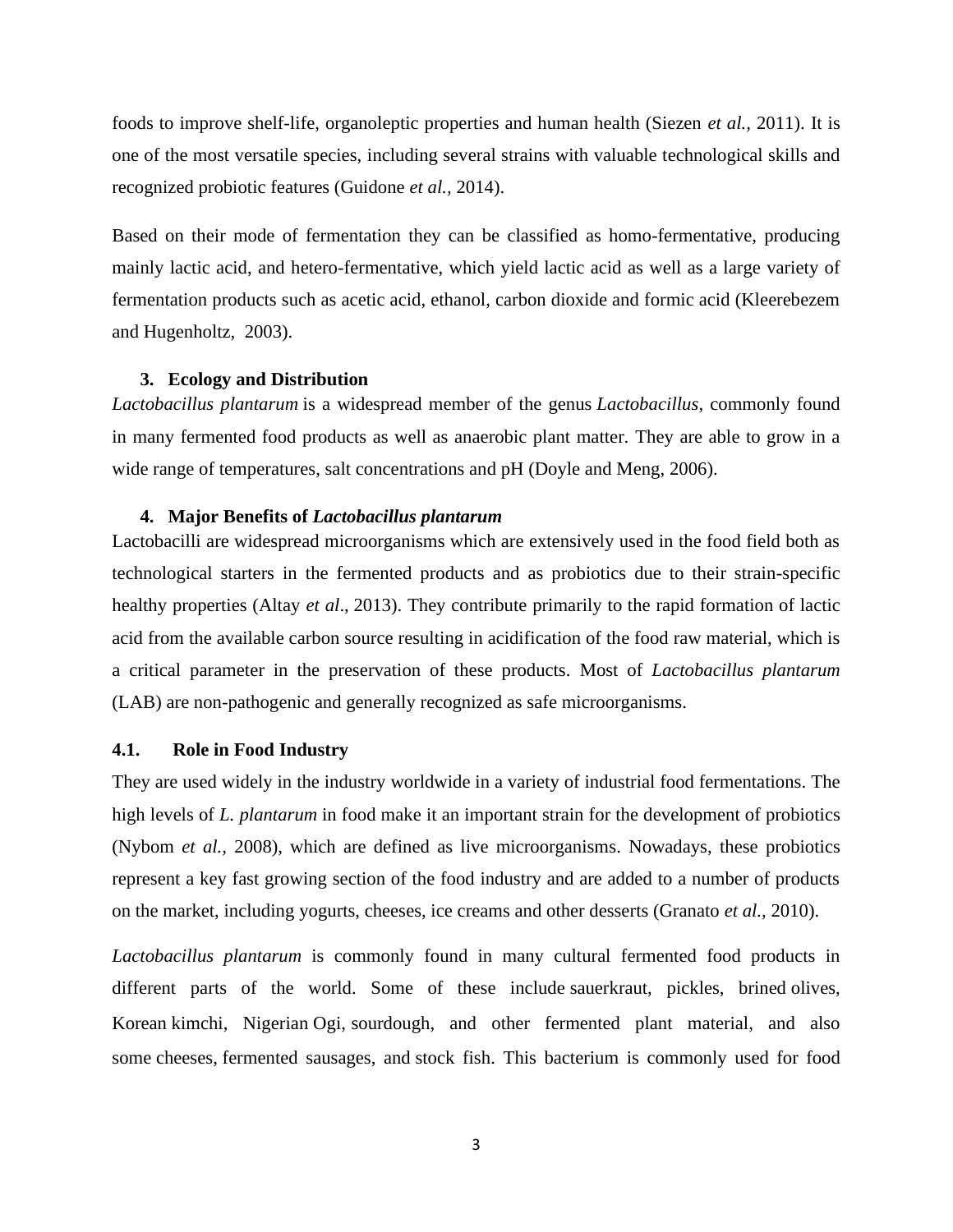fermentations like dairy products (fermented milk and cheeses), vegetable (pickles, table olives, sauerkraut, sourdough, etc.) and meat and fish sausages (Nybom *et al.,* 2008).

# **4.2. Nutrient Uptake and human health functioning**

*Lactobacillus plantarum* has the encoded capacity for the uptake and utilization of many different sugars, uptake of peptides and formation of most amino acids. Some strains of *L. plantarum* have the ability to survive in the human gastrointestinal tract and has been proved for their capacity to adhere to the epithelium cells of the small intestine where they aid in nutrient uptake. *L. plantarum* strains hold multipurpose features as they can both carry out appreciable fermentative and metabolic processes, e.g., increasing the amount of specific micronutrients such as vitamins in the fermented food products.

The bacteria harbouring in human gut help in keeping pathogenic disease-causing microorganisms from flourishing. It creates a healthy barrier in the colon to keep dangerous bacteria from penetrating the lining of our intestines and entering the blood stream (Mayo *et al.*, 2010). Moreover, they promote the maintenance of consumers' health, due to their capacity to modulate the host immune response and to produce *de novo* vitamins in the human gut (Arena *et al.,* 2014). Regular consumption of lactic acid bacteria in fermented foods has a role in enhancing health and longevity. They can be administered in adequate amounts as probiotics for enhancing health in humans (Granato *et al.,* 2010).

### **4.3 Antimicrobial Property**

Their ability to produce antimicrobial substances helps them to survive in the [gastro-intestinal](https://en.wikipedia.org/wiki/Gastro-intestinal_tract_of_humans)  [tract of humans.](https://en.wikipedia.org/wiki/Gastro-intestinal_tract_of_humans) The antimicrobial substances produced by *L. plantarum* are reported to show significant effect on [Gram-positive](https://en.wikipedia.org/wiki/Gram-positive) and [Gram-negative bacteria](https://en.wikipedia.org/wiki/Gram-negative_bacteria) (Silvestri *et al.,* 2014). The use of probiotics to produce antimicrobial metabolites, including organic acids, has been proposed as part of effective biocontrol strategies to contrast the contamination of animal feed by spoilage and pathogenic microorganisms and to reduce pathogen loads in livestock (Gerbaldo *et al.,* [2012\)](https://www.ncbi.nlm.nih.gov/pmc/articles/PMC4829616/#B21).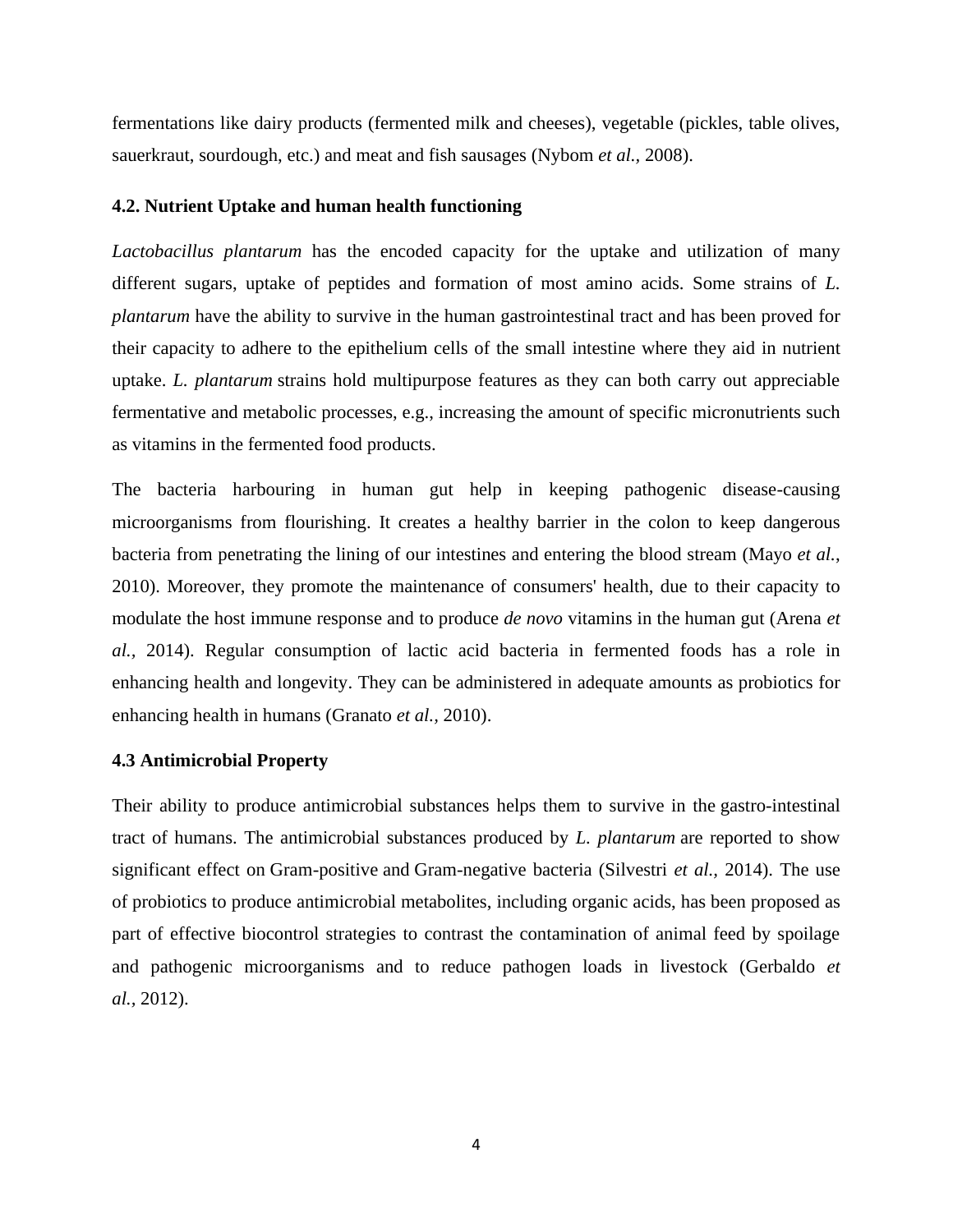# **References**

- Altay, F., Karbancıoglu-Güler F., Daskaya-Dikmen, C. and Heperkan, D. (2013). A review on traditional Turkish fermented non-alcoholic beverages: Microbiota, fermentation process and quality characteristics. *Int. J. Food Microbiol.* **167**: 44–56.
- Arena, M.P., Fiocco, D., Massa, S., Capozzi, V. and Russo, P. (2014). *Lactobacillus plantarum* as a strategy for an *in situ* production of Vitamin B2. *J. Food. Nutr. Disord.* S1-004 10.4172/2324-9323.
- da Silva, S.S., Vitolo, M., González, J.M.D. and de Souza, O.R.P. (2014). Overview of *Lactobacillus plantarum* as a promising bacteriocin producer among lactic acid bacteria*. Food Res. Int.* **64**:527–536.
- Doyle, P. and Meng, J. (2006). Bacteria in Food and Beverage Production. *Prokaryotes* **1**: 797- 811.
- Gerbaldo, G.A., Barberis, C., Pascual, L., Dalcero, A. and Barberis, L. (2012). Antifungal activity of two *Lactobacillus* strains with potential probiotic properties. *FEMS Microbiol. Lett.* **332**: 27–33.
- Granato, D., Branco, G.F., Cruz, A.G., Faria, J.A.F. and Shah, N.P. (2010). Probiotic dairy products as functional foods. *Compr. Rev. Food. Sci. Food. Saf.* **9** 455–470.
- Guidone, A., Zotta, T., Ross, R.P., Stanton, C., Rea, M.C. and Parente, E. (2014). Functional properties of *Lactobacillus plantarum* strains: A multivariate screening study. LWT-*Food Sci. Tech*. **56**:69–76.
- Kleerebezem, M. and Hugenholtz, J. (2003). Metabolic pathway engineering in lactic acid bacteria. *Curr. Opin. Biotechnol*. **14** (2): 232-237.
- Mayo, B., Aleksandrzak-Piekarczyk, T., Fernández, F., Kowalczyk, M., Álvarez-Martín, P. and Bardowski, J. (2010). Updates in the Metabolism of Lactic Acid Bacteria, Biotechnology of Lactic Acid Bacteria. Novel applications. In: **Biotechnology of Lactic Acid Bacteria: Novel Applications**, pp. 1-32 (Fernanda Mozzi, F., Raya, R.R. and Vignolo, G.M., eds.). Blackwell Publishing.
- Nybom, S.M.K., Collado, M.C., Surono, I.S., Salminen, S.J. and Meriluoto, J.A.O. (2008). Effect of Glucose in Removal of Microcystin-LR by Viable Commercial Probiotic Strains and Strains Isolated from Dadih Fermented Milk. *Journal of Agricultural and Food Chemistry* **56** (10): 3714-3720.